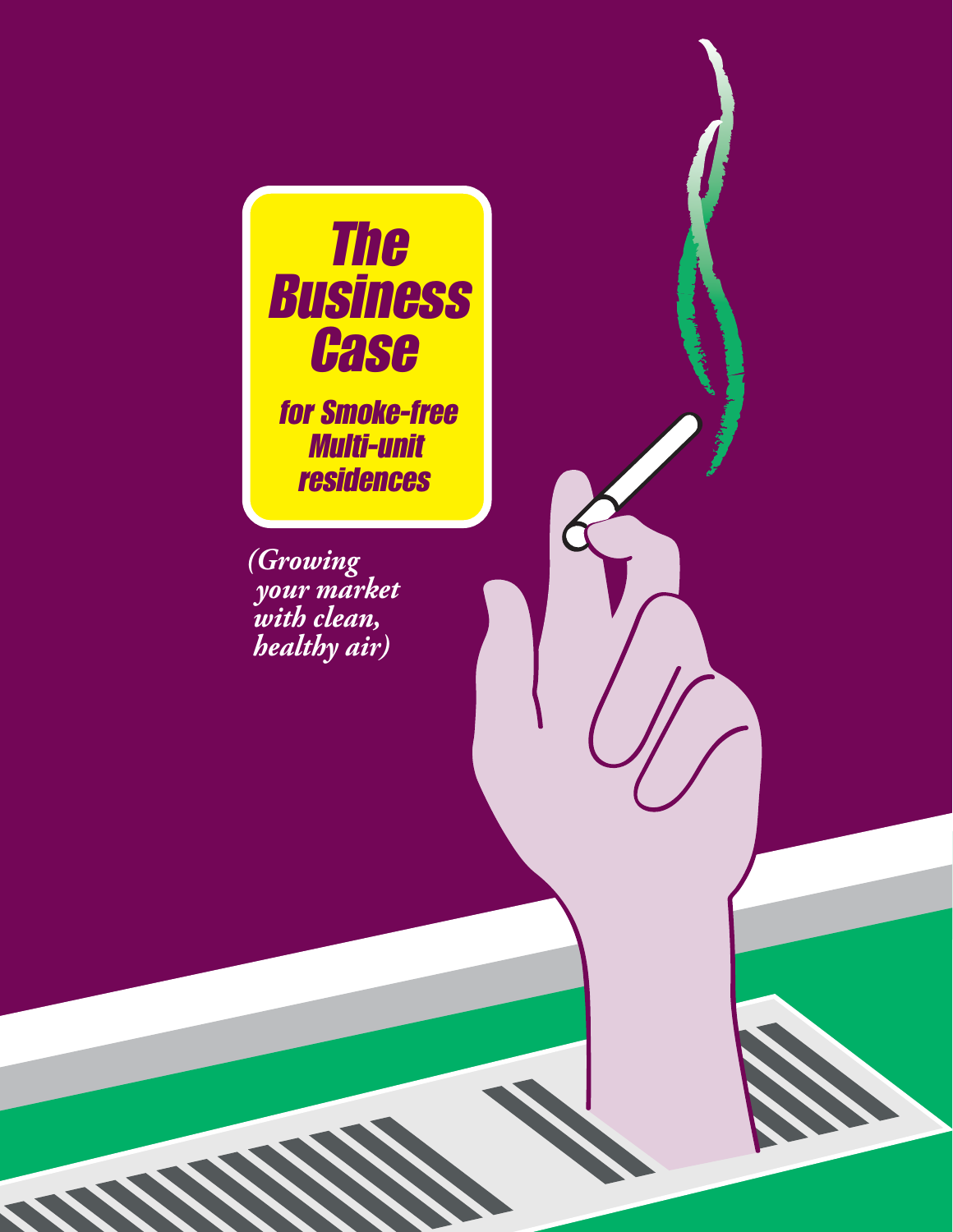### If you're a builder, landlord or manager

*of a multi-unit residence you need to know the business implications of a ban on smoking, in the units as well as in the common areas.*

### *If you've heard that*

- *1) it is not legal to ban smoking in a private residence, or*
- *2) second-hand cigarette smoke isn't a problem, or*
- *3) the loss of sales and rentals to smokers would make it a bad business decision …*

### Here are the facts on going smoke-free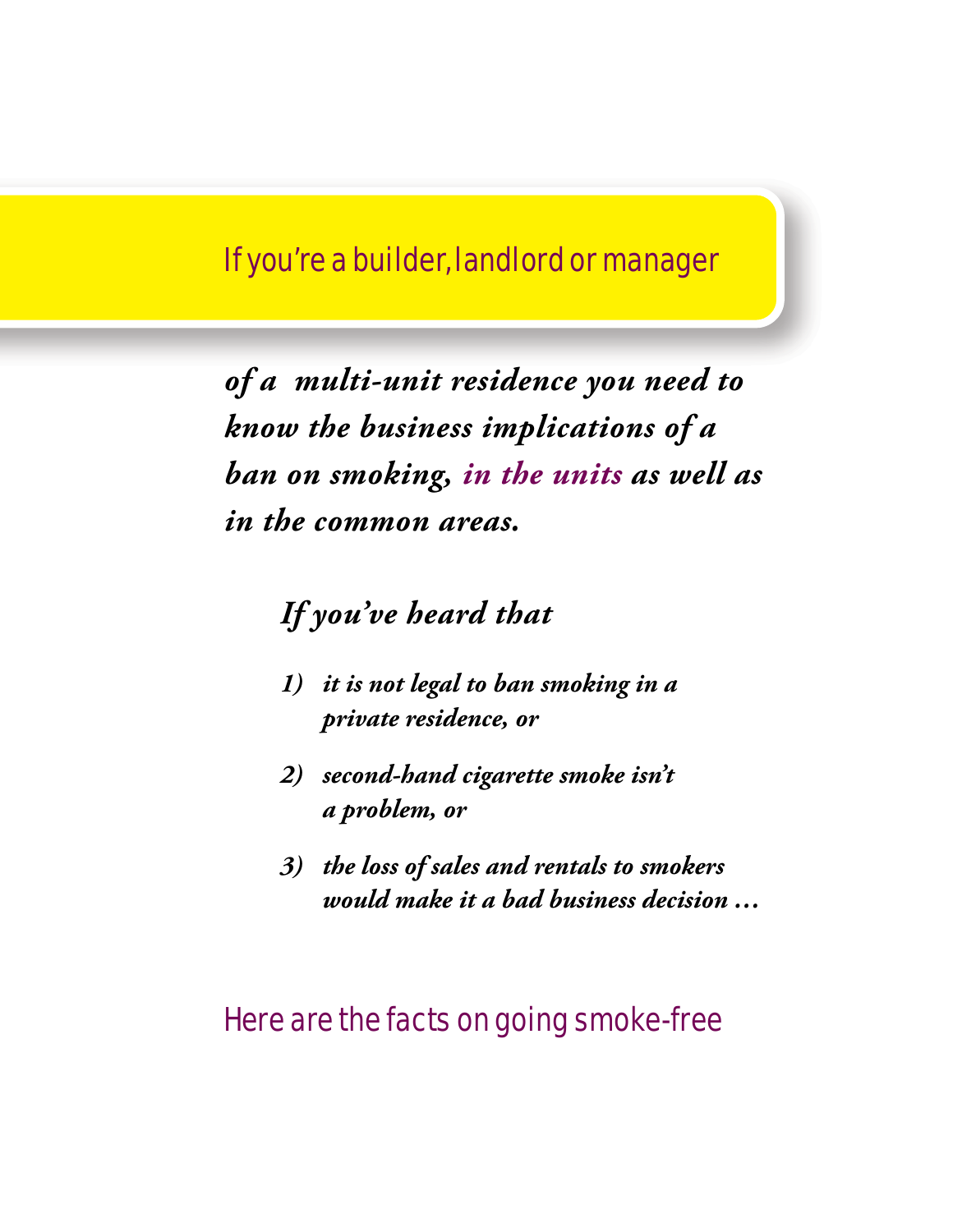### "Isn't it illegal to tell people what they can do in their own home?"

There is a common misconception that the private units of a multi-unit dwelling can not be declared smoke-free. This is not correct. It is definitely legal to designate a building smoke-free. Owners and builders need to know that they are within the law if they decide to go smoke-free.

### It is legal to totally ban Fact Ris regar to totally bar<br>Smoking in a building

1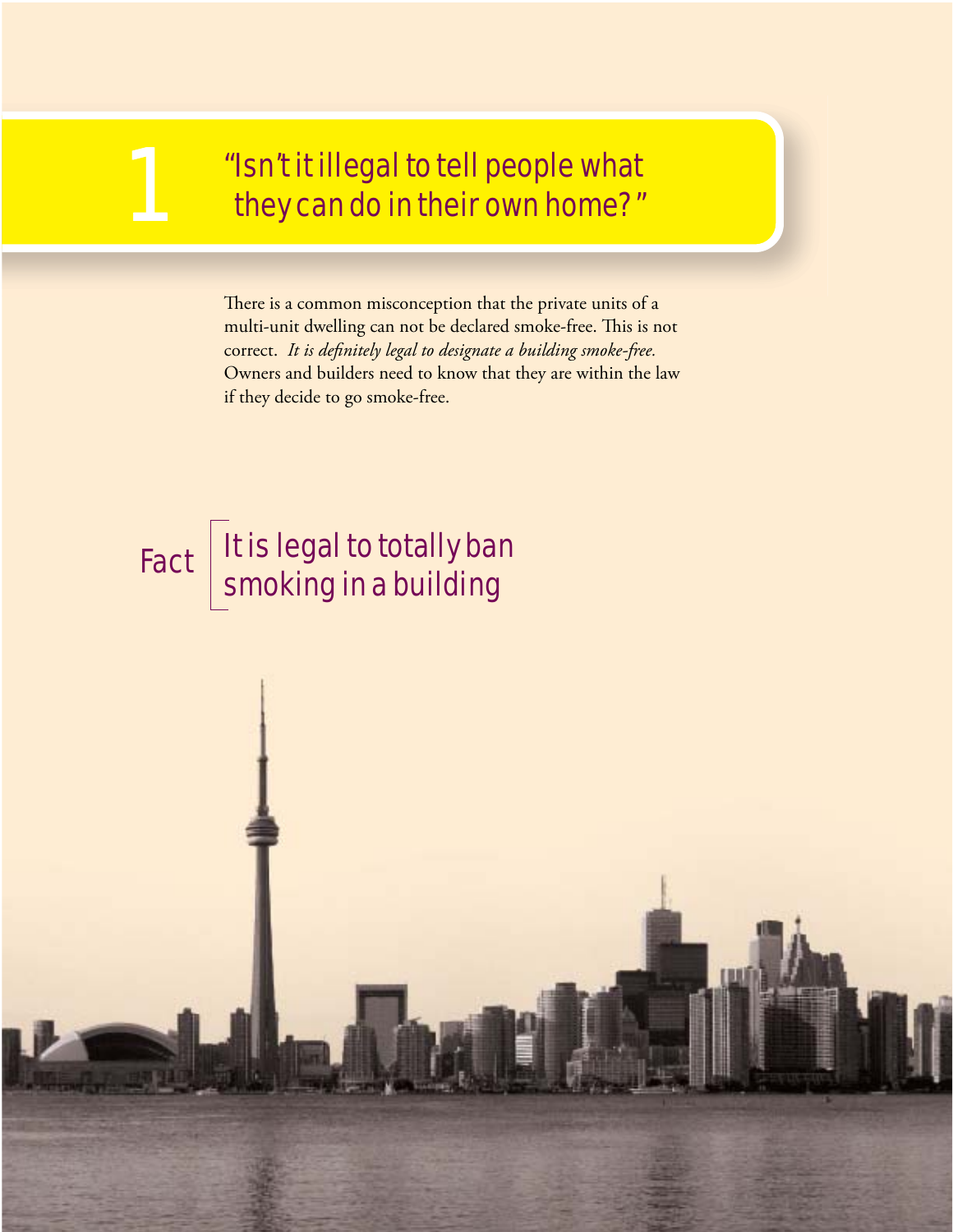### "Wouldn't a smoking ban wouldn't a smoking ban<br>violate smokers' rights?"

The Ontario Human Rights Commission says 'there is no language within the Human Rights Code or the Commission's policies that addresses the issue of 'smoke-free multi-unit residences.

In a review of case law by the Non-Smokers' Rights Association, it was found that:

- **>** Th ere is no right to smoke enshrined in Canadian law.
- **>** Personal autonomy is not synonymous with unconstrained freedom.
- **>** Non-smokers have a right to breathe clean air and children have a right to be raised in a smoke-free environment.
- **>** Smokers are not a protected class nor recognized as having a disability under the Canadian Charter of Rights and Freedoms.
- **>** Canadian courts have been sympathetic to the plight of non smokers unwillingly exposed to drifting second-hand smoke in their own homes. Cases have been won on the premise of a breach of the covenant of quiet or peaceful enjoyment.

A recent interpretation of the Residential Tenancy Act in Toronto favoured the landlord who argued successfully that that smoking tenant had substantially interfered with the right of the landlord to engage in and protect her business of renting luxury accommodation to a wider clientele of non-smokers.

### A smoking ban is not A SUIDKING DAILIS NOT Fact<br>a human-rights issue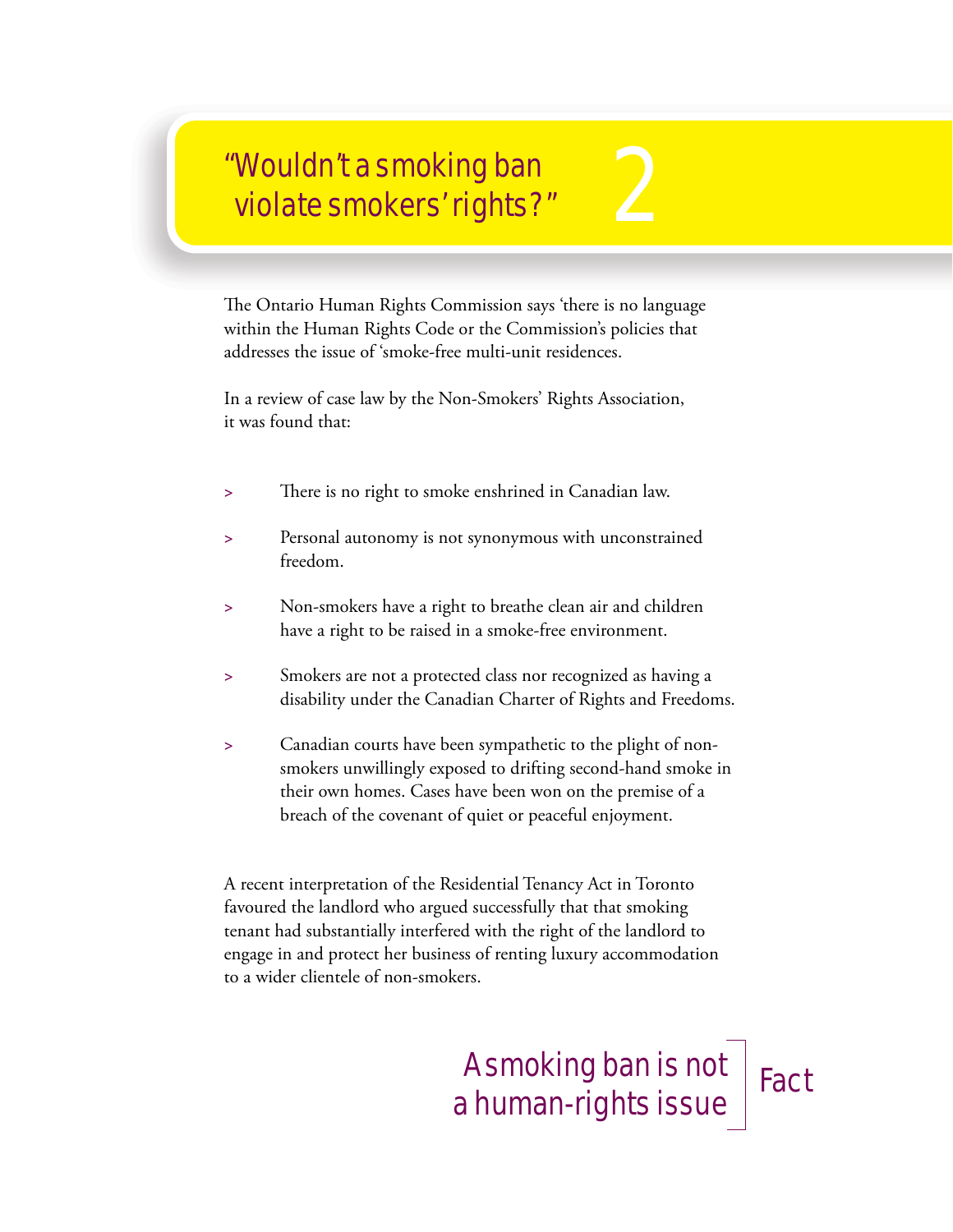# "Doesn't existing ventilation 3 eliminate all second-hand smoke?"

- **>** Aside from tenants and unit owners experiencing seeping smoke, a study published in the Nicotine & Tobacco Research in January, 2007 explored the views of apartment owners or managers about smoke leaking between units. Forty-nine decision-makers who manage 27,116 rental units in Minnesota were aware of some smoke transfer in their buildings.
- **>** Th e American Society of Heating, Refrigerating and Air Conditioning Engineers (ASHRAE) issued a a position document on second-hand smoke. It states: "At present, the only means of effectively eliminating health risk associated with indoor exposure is to ban smoking actively." (See The Growing Case insert.)
- **>** Research by Canada Mortgage & Housing Corporation and others has shown that conventional corridor air supply and bathroom kitchen exhaust systems do not, and cannot, ventilate individual apartments. Furthermore, conventional strategies consume a significant amount of energy, can be noisy, consume internal floor area and serve as possible conduits for smoke during fire emergencies.

### ventilation systems do not eliminate second-hand smoke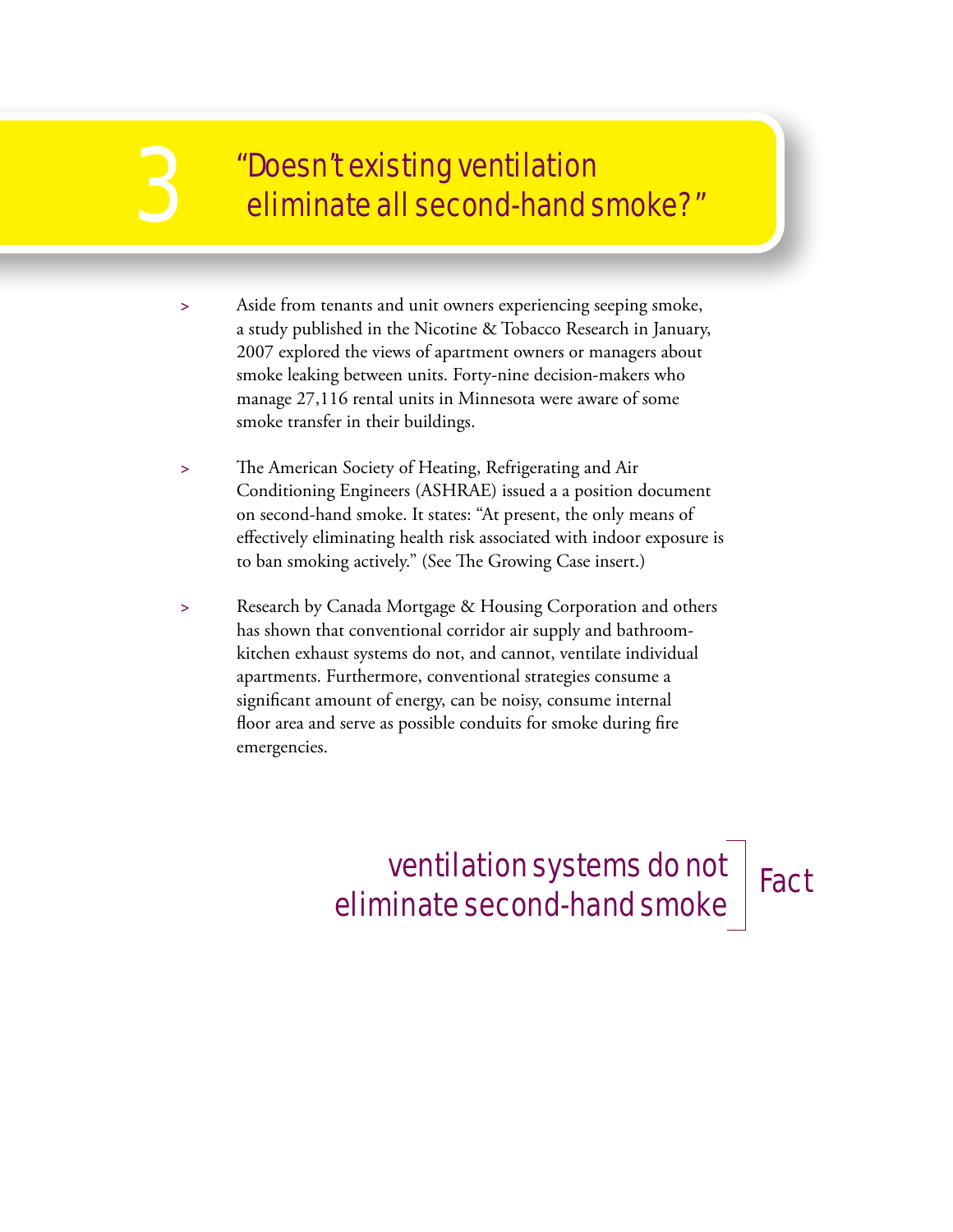# **4 The Mouldn't we lose a lot of<br>A The Mousiness by banning smear that the Mousiness by banning smear that the Mousiness by banning smear** business by banning smoking?"

- **>** Globe Agencies, based in Winnipeg, designated over 5000 units smoke-free. They did it because they saw the future of smoke-free living, not because they received complaints. For those smokers already in the buildings, they initiated a grandfather clause that allowed them to stay. When they moved, smoking was not allowed. They now have a waiting list for their smoke-free buildings.
- **>** Nicotine & Tobacco Research reports in the January/07 issue: "Owners who had already designated smoke-free buildings, had seen mostly neutral or positive effects on vacancies, turnover and time required to manage the buildings, and planned to continue offering them." (Minnesota)
- **>** Tenants/owners generally enforce rules themselves because this is what the majority want. A study in Maine with landlords found that anxiety over enforcement never came to fruition. Owners didn't receive calls. One smoke-free advocate said she had heard of two evictions involving smoking but these also involved a variety of lease violations.
- **>** In another area, Marriott, Westin, and Comfort Suites (U.S.) hotel chains, and others have gone completely smoke-free. With Marriott, 80% of their clients already wanted smoke-free rooms.

*"We're always looking at ways of improving our properties. Going smoke-free was something we considered and researched for some time before implementing the policy in our portfolio of over 5,000 suites. The leasing activity in our properties hasn't been negatively affective by the policy. Actually, in many cases, we have had enquiries and applications as a result of the no-smoking policy."* 

*Ron Penner (CPM, CRP) Vice President Operations, Globe Agencies, Winnipeg*

Multi-unit residences have gone smoke-free with real marketing success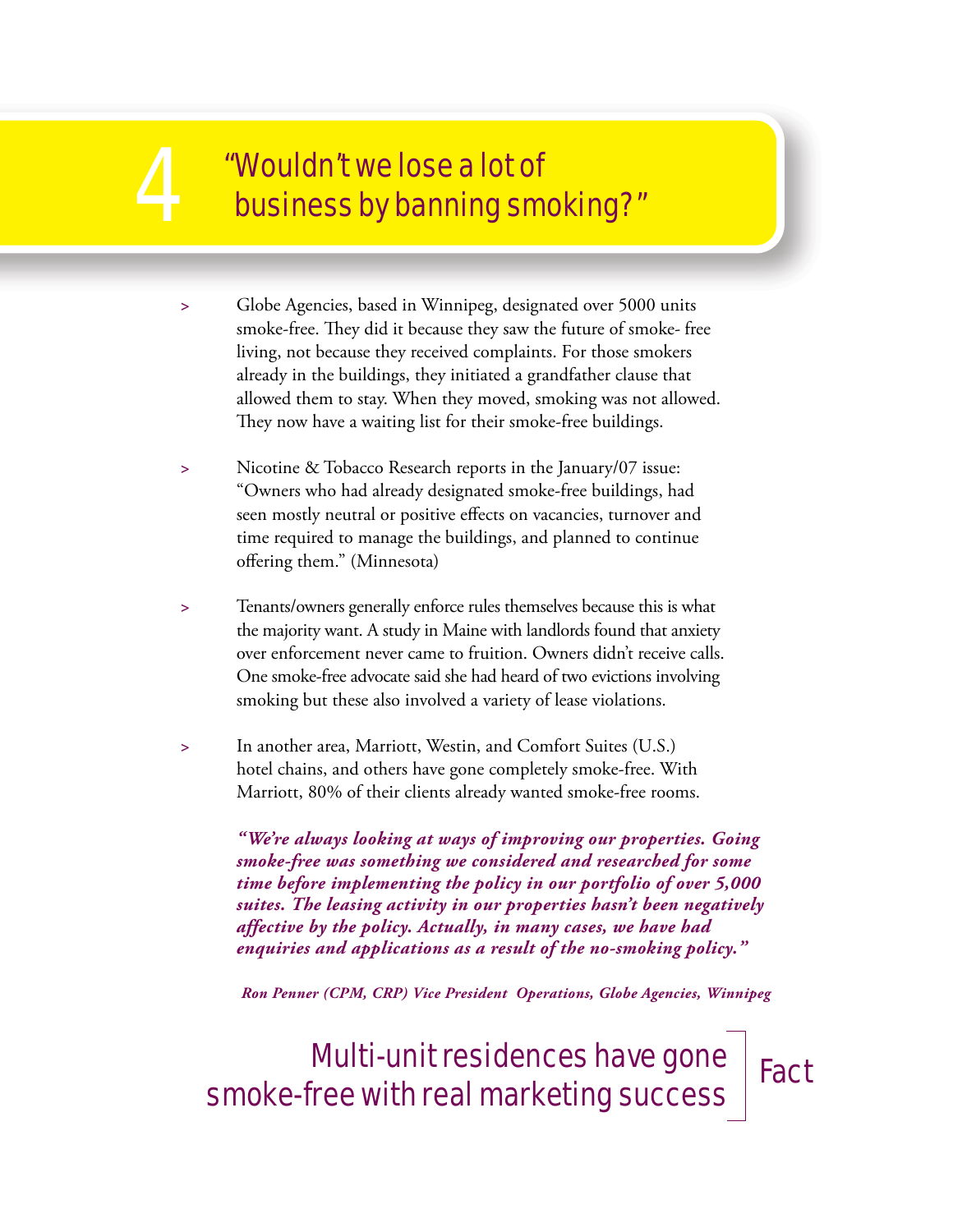# "Wouldn't it cost a lot to 5 convert to smoke-free?"

- **> Unit Turnover.** Organizations like the Sanford Housing Authority in Maine have calculated these kinds of questions. They say it costs \$1,070 - \$1,670 U.S. to turn-over a smoking room, compared to \$550 U.S. for a non-smoking room. This does not include cabinet and countertop cleaning and repair. The increase comes primarily from cleaning and painting labour. (See the website www.smokefreeforme.org, click on Landlords, Maintenance Savings, for the Sanford Chart : *How Much Doe\$ \$econdhand \$moke Co\$t a Landlord?)*
- **> Risk of Fire.** *Smoking is the leading cause of household fi res.* In Toronto, there are about 500 incidents of smoking related fires per year and civilian fatalities were up in 2005 and 2006. Of property completely destroyed in the U.S. in 2002, an estimated \$6.055 billion worth of residential property was completely destroyed. An estimated \$9.26 million occurred in apartments. (NFPA Fire Analysis and Research, Fire Loss in the U.S. During 2002.).
- **> Improved Resale Opportunities.** Recent research suggests that smoke-free apartment buildings can have increased re-sale value, should you decide to sell your building. Real estate agents agree: as the number of public places in which a person can smoke has shrunk, so has the number of home buyers who are even willing to consider a house with smoking in its past. (New York Times, "Real Estate & Secondhand Smoke: On Tobacco Road, It's a Tougher Sell," February 8, 2004.)

### Fact Going smoke-free saves money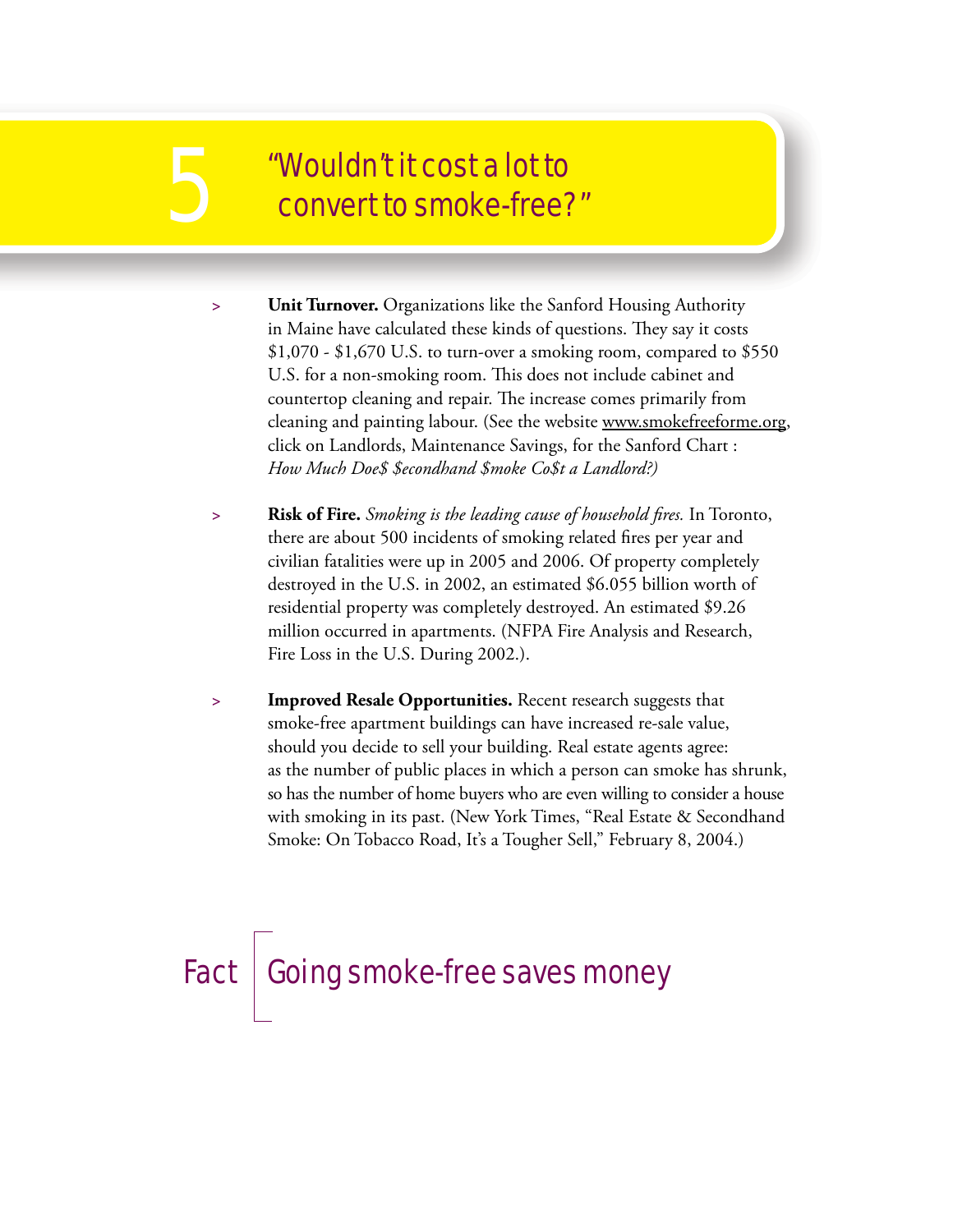# "Isn't all this a minor issue "Isn't all this a minor issue<br>with most people?"

A 2007 Ipsos Reid survey in **Ontario** found: (sample size: 1832)

- **>** A majority (64%) of all multi-unit dwellers would likely choose a smoke-free building over one where smoking is permitted.
- **>** Fifty-seven percent (57%) would support a smoking ban in their multi-unit dwelling.
- **>** Almost half (46%) of those living in a multi-unit dwelling in Ontario have had tobacco smoke odour enter their unit in the past 12 months from somewhere else in their building. The tobacco smoke odour seeps in primarily via hallways, windows, shared ventilation air leaks, and through bathroom or kitchen fans.
- **>** Seven in ten of those who report tobacco smoke entering their unit say it bothered them – and 14% either moved or considered moving as a result of the smoke intrusion.

37% of tenant respondents in a Minnesota survey said that seeping smoke bothered them so much they thought of moving. The survey also showed there was no difference between ethnicities, income levels, rent levels and age groups, or between those with and without children.

### There is a large and growing market for smoke-free residences